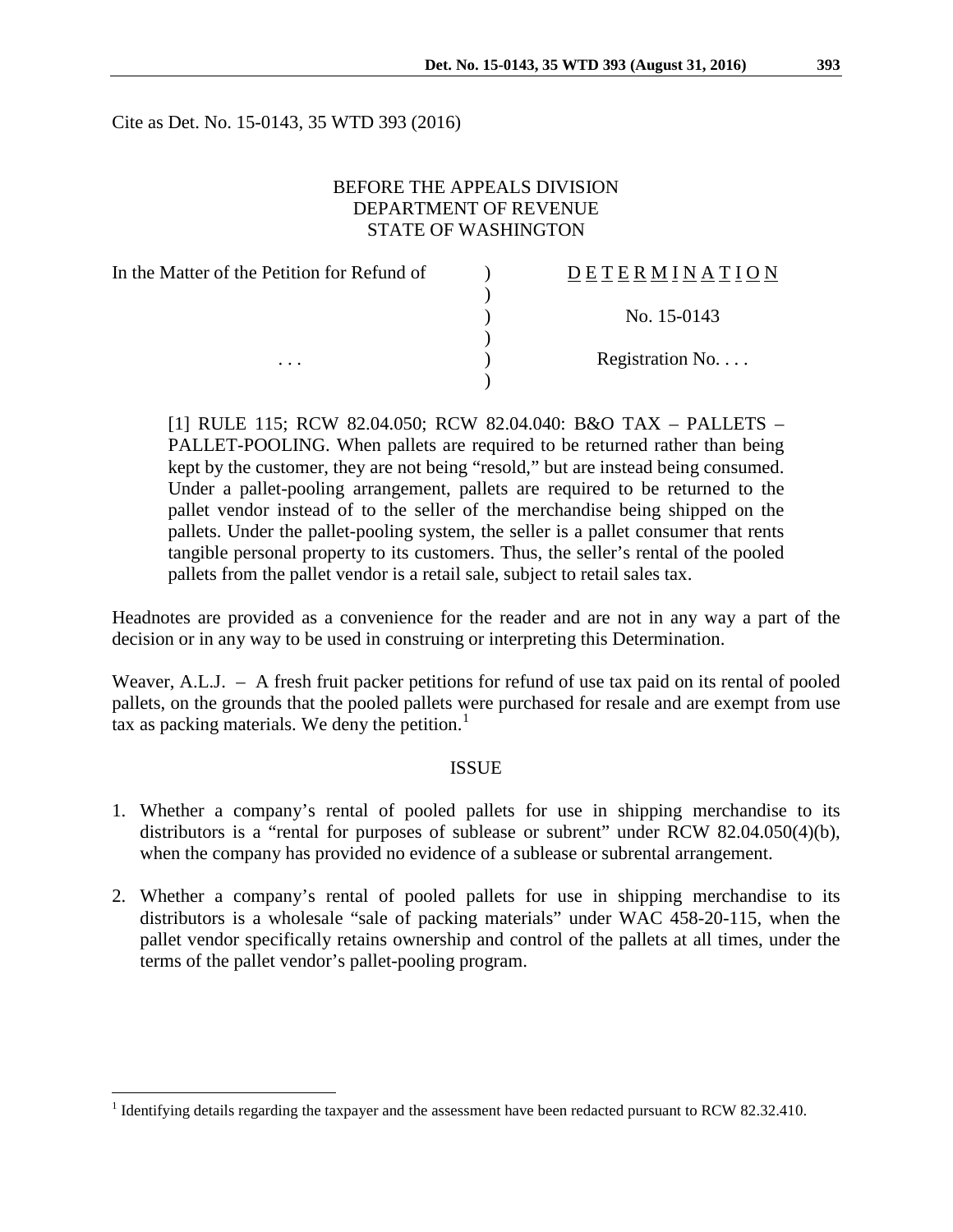# FINDINGS OF FACT

[Taxpayer] is a corporation headquartered in . . . , Washington. Taxpayer is a packer and shipper of fresh fruit. Taxpayer was audited by the Audit Division of the Department of Revenue ("Department") for the period of January 1, 2009 through December 31, 2012.

During the audit period, Taxpayer used pallets from [Pallet Vendor], a pallet manufacturer and pallet provider. The Pallet Vendor's pallet program is based on a pallet-pooling system. The pallets acquired by Taxpayer from the Pallet Vendor are used to deliver products to Taxpayers' distributors. All of Taxpayer's distributors also participate in the Pallet Vendor's pallet-pooling program. The Pallet Vendor's website describes a pallet pool as the shared use of standardized pallets by multiple customers who collectively benefit from the scale of the pool, instead of having to manage pallets individually.<sup>[2](#page-1-0)</sup> The standardized pallets are designed to transport products through the supply chain.<sup>[3](#page-1-1)</sup> The Pallet Vendor owns and controls the pallets at all times.

Taxpayer acquires the pallets from the Pallet Vendor after paying a one-time non-refundable "issue fee" to the Pallet Vendor for each pallet acquired. Upon receipt of the Pallet Vendor's pallets, Taxpayer packs and loads its products on the pallets to prepare the products for shipping. Taxpayer only uses the pallets to pack and ship its products; it does not use the pallets in its warehouse or for storage. After Taxpayer delivers its products to a distributor, the pallet is not returned by the distributor to Taxpayer. Instead, the Pallet Vendor's "pooling manager" arranges with Taxpayer's distributors for the return of any pallets to the Pallet Vendor. Once the pallets are transferred to the Pallet Vendor's pooling manager, they are inspected, and, if suitable for reuse, they are placed into a pool of available pallets where they reside until they are eventually transferred back into the available pallet pool.

According to Taxpayer's Supplemental Rental Agreement with the Pallet Vendor, Taxpayer is charged a specified per-pallet issue fee for each pallet issued to Taxpayer. Taxpayer and all of Taxpayer's distributors participate in the Pallet Vendor's pallet pooling program, which tracks incoming and outgoing pallets. Because Taxpayer's distributors undertake their own contractual obligations with the Pallet Vendor, the Pallet Vendor waives its transfer fee when Taxpayer ships goods on the Pallet Vendor's pallets to Taxpayer's distributors. However, in the event Taxpayer was to ship goods to a distributor that did not have a contractual relationship with the Pallet Vendor, Taxpayer would be charged a "transfer fee" for each of the pallets shipped to that distributor by the Pallet Vendor.

Paragraph 5, of Taxpayer's "Supplemental Rental Agreement"<sup>[4](#page-1-2)</sup> with the Pallet Vendor reads, as follows:

5. **TRANSFER TO AND FROM OTHER [PALLET VENDOR] CUSTOMERS:** As contemplated in paragraph 3 of the Agreement, the Lessee [Taxpayer] may transfer pallets to other [Pallet Vendor] customers and receive pallets

<span id="page-1-0"></span>

<span id="page-1-2"></span><span id="page-1-1"></span>

<sup>&</sup>lt;sup>2</sup> See ..., last visited June 2, 2015.<br><sup>3</sup> *Id*. <sup>4</sup> The original agreement being supplemented was not provided by the Taxpayer. The Supplemental Rental <sup>4</sup> Agreement is silent as to Taxpayer's right to sell, rent, resell, rerent, sublease or subrent the Pallet Vendor's pallets.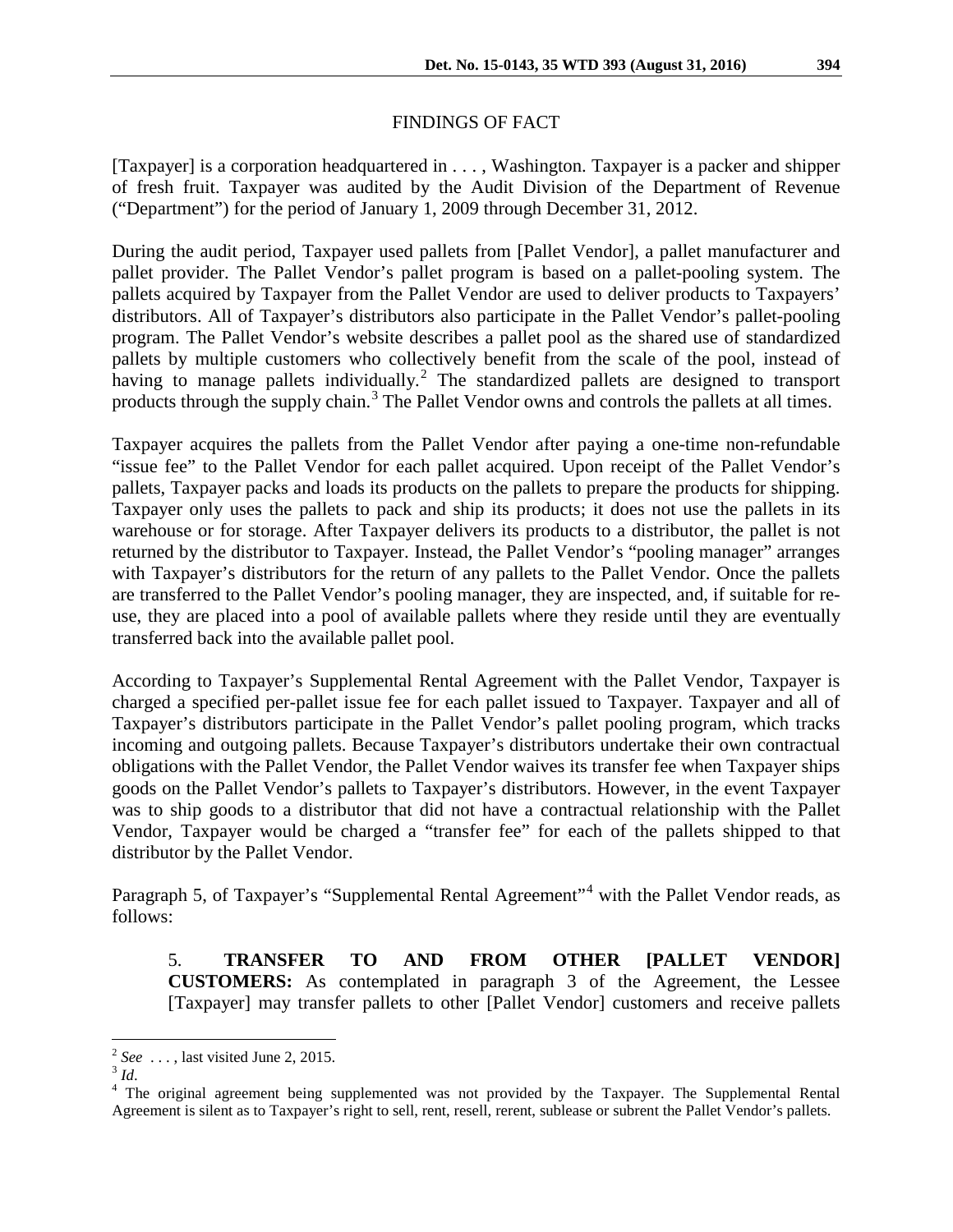from other [Pallet Vendor] customers. A [Pallet Vendor] customer is defined as a manufacturer who has signed a rental agreement stipulating his responsibility regarding payment of issue, repositioning and transfer fees, rent and other associated costs related to pallet rental. Should Lessee elect to ship pallets to another [Pallet Vendor] customer, the transfer fee will be waived for those pallets. In addition, if the Lessee elects to receive pallets from another [Pallet Vendor] customer, the issue and repositioning fee is waived

for those pallets. A [Pallet Vendor] customer is not, in this instance, a distributor. At no time will Lessee receive pallets returned from distributors without first being routed through a [Pallet Vendor] depot.

Agreement, ¶ 5. As the Supplemental Agreement indicates, the Pallet Vendor retains ownership and control over the pallets throughout the entire shipping process, whether the pallets are in Taxpayer's possession or in the possession of Taxpayer's distributors.

Taxpayer did not pay sales tax or report use tax on the issue fees it paid to the Pallet Vendor during the audit period, because it historically treated its pallet acquisitions as wholesale transactions exempt from tax. On November 14, 2013, the Audit Division issued an assessment totaling  $\$\ldots$ , which included  $\$\ldots$  in retail sales tax,  $\$\ldots$  in retailing business and occupation (B&O) tax, \$ . . . in use tax, and \$ . . . in interest. On December 15, 2013, the Audit Division issued a Post-Assessment Adjustment (PAA) totaling \$ . . . , where the retail sales tax and retailing B&O tax was eliminated, but with  $\frac{1}{2}$ ... in use tax,  $\frac{1}{2}$ ... in interest, and  $\frac{1}{2}$ ... in additional interest remaining. On January 16, 2014, the Audit Division issued PAA #2 totaling \$ . . . , after reducing the use tax to \$ . . . , the interest to \$ . . . , and assessing additional interest of \$ . . . from December 17, 2013 to February 18, 2014.

Taxpayer paid the assessment in full and filed a timely appeal of the use tax assessed on the pallets acquired from the Pallet Vendor.

#### ANALYSIS

Washington imposes retail sales tax on each retail sale in this state. RCW 82.08.020. The use tax is a "compensating" tax imposed "for the privilege of using within this state as a consumer . . . any article of tangible personal property purchased at retail" unless "the sale to, or use by, the present user" was already subjected to the retail sales tax. RCW 82.12.020 (2010); *see also Henneford v. Silas Mason Co*., 300 U.S. 577 (1937); *N. Pac. Ry. Co. v. Henneford*, 9 Wn.2d 18, 113 P.2d 545 (1941). The use tax supplements the retail sales tax by imposing a tax of like amount upon the use by a consumer of any article of tangible personal property where the user or other specified persons have not paid retail sales tax on the purchase.

A "retail sale" means every sale of tangible personal property. RCW 82.04.050(1)(a). However, a "retail sale" does not include purchases of tangible personal property for the purpose of resale. RCW 82.04.050(l)(a)(i). RCW 82.04.040 defines a "sale" as a transfer of ownership, title, or possession of property for a valuable consideration. RCW 82.04.040(1). RCW 82.04.040 also defines the "lease or rental" of possession or control of tangible personal property for a valuable consideration as a "sale." The lease or rental of tangible personal property is considered a "retail sale" when the lease or rental of the tangible personal property is to "consumers." RCW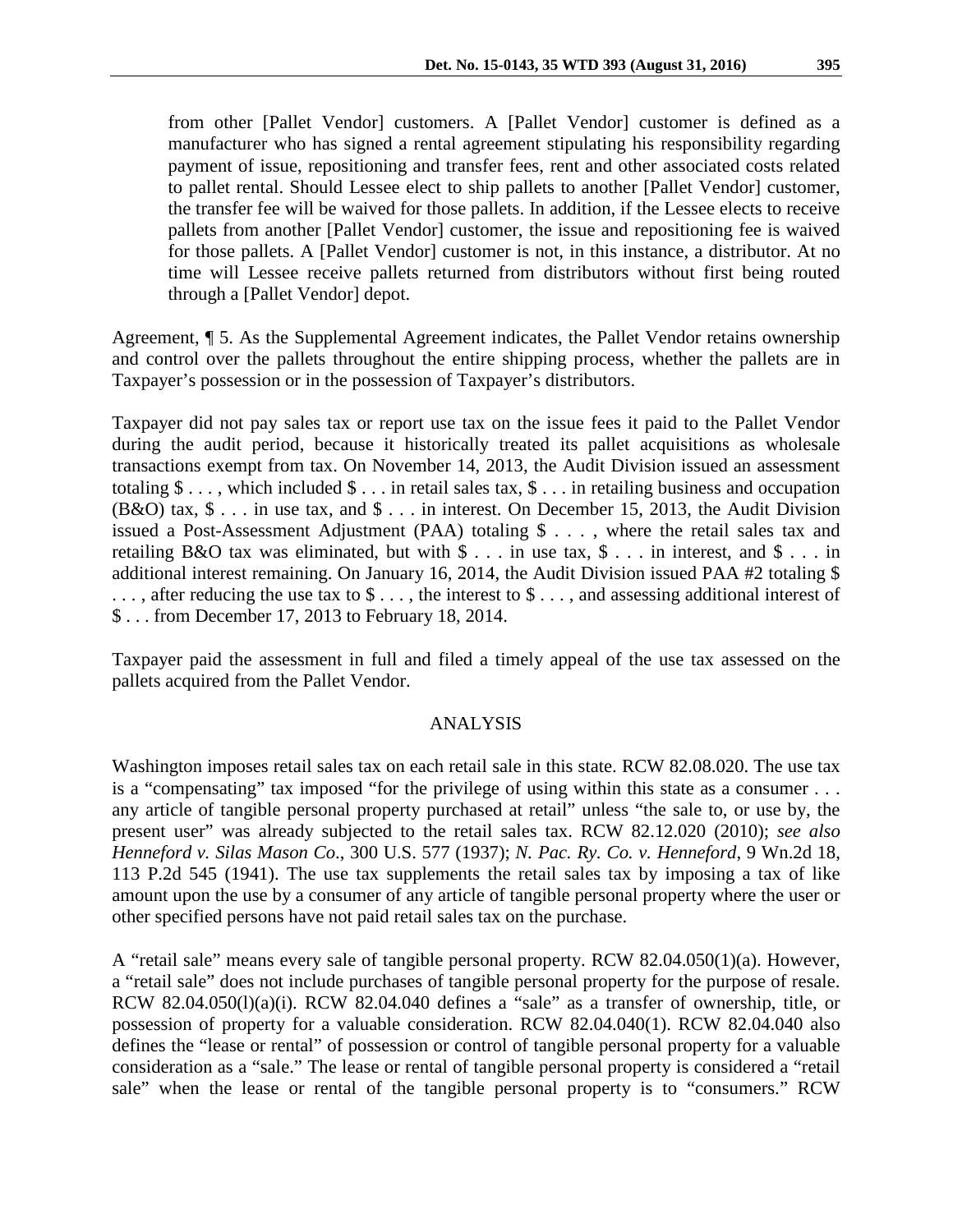Taxpayer's primary argument in this appeal is that it leases pallets from the Pallet Vendor for purposes of sublease or subrent. However, Taxpayer has failed to produce any evidence that it has a contractual agreement with any of its distributors to sublease or subrent the pallets it acquired from the Pallet Vendor. Taxpayer has provided no contracts with its distributors evidencing a sublease or subrental agreement for pallets. Taxpayer has also provided no invoices showing that it is charging its distributors a rental or lease fee for the use of the pallets. Indeed, although it might be implied from the language in the Supplemental Rental Agreement that Taxpayer does not have the contractual right to sublease or subrent the pallets, it nonetheless did not provide the original pallet rental agreement with Pallet Vendor, which could explicitly address the issue. Therefore, based on the evidence provided by Taxpayer, we conclude Taxpayer has not entered into any subrental or sublease agreements with its distributors with respect to the pallets. Because Taxpayer has failed to prove that it is subleasing or subrenting the pallets to its distributors, we hold that Taxpayer has not met its evidentiary burden under RCW 82.04.050(4)(b) of proving that its pallet leases are not subject to retail sales tax.

Our holding is consistent with the holding made by the Indiana Supreme Court in *Brambles, Indus., Inc. v. Ind. Dep't of State Rev.*, 892 N.E.2d 1287 (Ind. 2008) in a pallet-pooling case. The Indiana Supreme Court, in analyzing a similar exemption from the retail sales tax, held that the customer did not meet its burden of proving that it had a resale agreement with its distributors for the pallets and, thus, could not claim that it acquired the pallets for resale. *Brambles Indus., Inc.*, 892 N.E.2d at 1290. Likewise, here, Taxpayer cannot show that it had an independent agreement with its distributors to resell the pooled pallets at issue in this case.

In order to satisfy its evidentiary burden of proving a resale arrangement, Taxpayer relies on WAC 458-20-115 (Rule 115), the administrative rule that interprets the taxation of packing materials and containers. Rule 115 provides, in pertinent part:

## (3) **Business and occupation tax.**

(a) Sales of packing materials to persons who sell tangible personal property contained in or protected by packing materials are sales for resale and subject to tax under the wholesaling classification. Sellers must obtain resale certificates for sales made before January 1, 2010, or reseller permits for sales made on or after January 1, 2010, from purchasers to document the wholesale nature of any sale as provided in WAC 458- 20-102A (Resale certificates) and WAC 458-20-102 (Reseller permits) . . . .

Rule 115(3)(a). "Packing materials" is defined as "all boxes, crates, bottles, cans, bags, drums, cartons, wrapping papers, cellophane, twines, gummed tapes, wire, bands, excelsior, waste paper, and all other materials in which tangible personal property may be contained or protected within a container, for transportation or delivery to a purchaser." Rule 115(2). The Department has consistently held that pallets are "packing materials and [are] taxable in the same manner." Det. No. 90-302, 10 WTD 101, 104 (1990); Det. No. 88-440, 7 WTD 43(1988).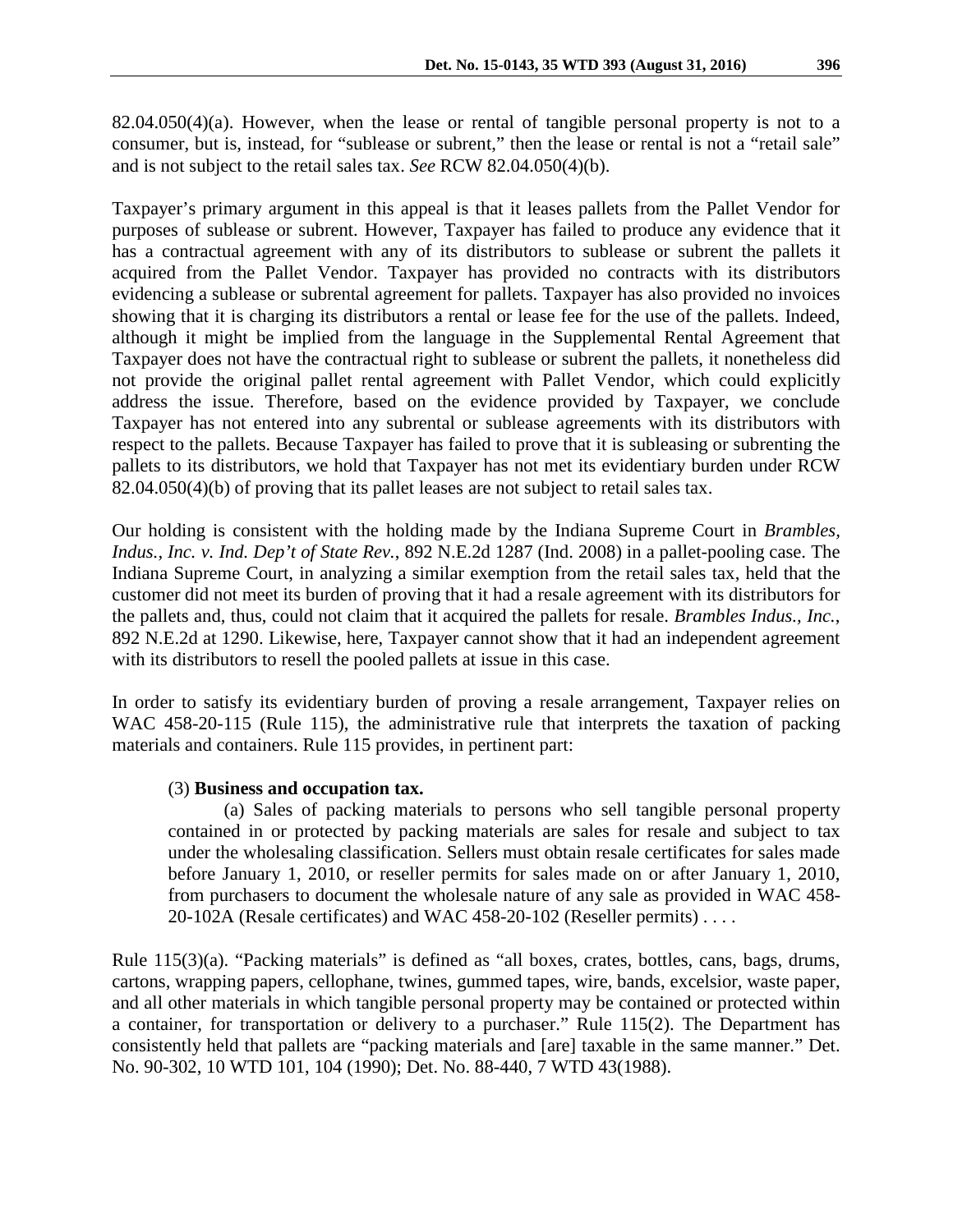Thus, under Rule 115(3)(a), the Department administratively deems the sales of packing materials, such as pallets, to persons who sell tangible personal property contained therein, as sales for resale. Under Rule 115, those sales are subject to wholesaling B&O tax. The statutory authority for this rule provision is RCW 82.04.050(1)(a)(i), which provides wholesale treatment for "purchases for the purpose of resale as tangible personal property in the regular course of business without intervening use by such person." Taxpayer argues that its rental of pallets meets the Rule 115 requirements for wholesale treatment.

As an initial matter, we note that Rule 115 does not address pallet-pooling arrangements. Furthermore, Rule 115(3)(b) indicates that that when pallets are required to be returned to the "seller," they are not "resold" and are therefore taxed at retail, rather than at wholesale. *See* Rule 115(3)(b). When determining whether pallets are "to be returned," Rule 115 references whether the seller "retains title." Specifically, Rule 115(3)(b) reads, as follows:

(b) Sales of containers to persons who sell tangible personal property contained within the containers, but who retain title to such containers which are to be returned, are sales for consumption and subject to tax under the retailing classification. This class includes wooden or metal bottle cases, barrels, bas tanks, carboys, drums, bags and other items, when title to the container remains with the seller of the tangible personal property contained within the container, and even though a deposit is not made for the containers, and when such articles are customarily returned to the seller . . . .

Rule 115(3)(b) (emphasis added). In this case, even though Taxpayer does not retain title to the pallets, it is clear that the Pallet Vendor retains title all of its pallets. It is also clear that the pallets must eventually be returned to the Pallet Vendor.

The clear import of Rule 115(3)(b) is that, when pallets are required to be returned rather than being kept by the customer, they are not being "resold," but are instead being consumed. Rule 115 looks to whether the seller "retains title" to the pallets to determine whether the pallets are consumed or resold. *See* Rule 115(3)(b). If we were to accept Taxpayer's interpretation of Rule 115, we would be in the position of denying wholesale treatment to taxpayers that buy pallets and retain title to the pallets, but would be granting wholesale treatment to taxpayers that rent pooled pallets and never have title to the pallets in the first place.

This would be an absurd result. Administrative rules and regulations are interpreted under the principles of statutory construction and are to be interpreted as a whole, giving effect to all the language and harmonizing all provisions. *See State v. Cannon*, 147 Wn.2d 41, 56-57, 50 P.3d 627 (2002). Courts are to avoid constructions that yield unlikely, absurd, or strained consequences. *Killian v. Atkinson*, 147 Wn.2d 16, 21, 50 P.3d 638 (2002). Departure from the literal construction is justified when such a construction would produce an absurd and unjust result and would clearly be inconsistent with the purposes and policies of the rule in question. *See State v. McDougal*, 120 Wn.2d 334, 350-51, 841 P.2d 1232 (1992) (quoting 2A N. Singer, *Statutory Construction* § 45.12 (4<sup>th</sup> ed. 1984)). In the absence of specific guidance in Rule 115 with respect to pallet-pooling arrangements, we interpret Rule 115 in a manner consistent with its clear import: namely, that when pallets are required to be returned, they are not for resale, and are instead being consumed.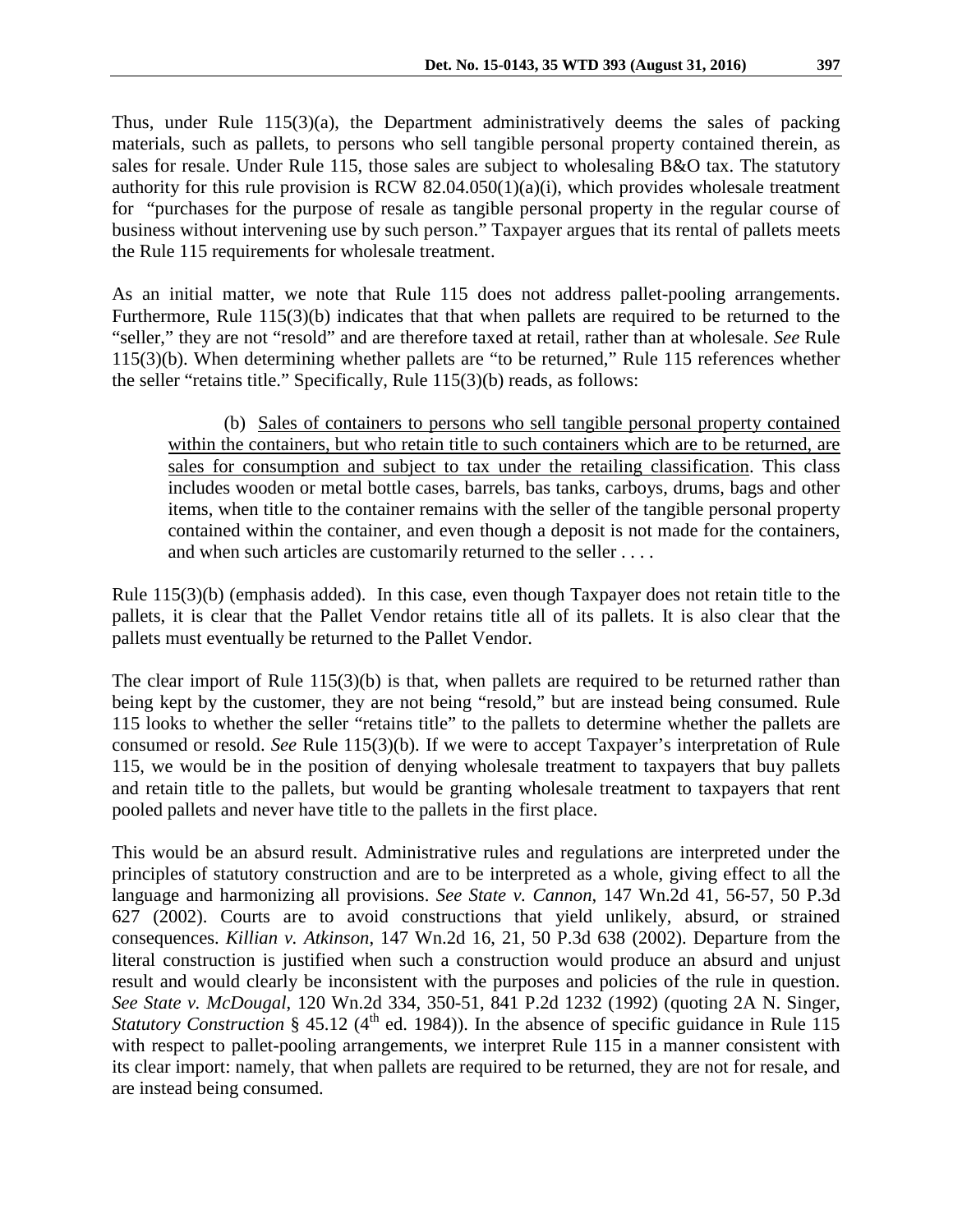There is no question, in this case, that the pallets that Taxpayer's distributors received from Taxpayer must be returned. They just have to be returned to the Pallet Vendor, instead of to Taxpayer. Once again, the Indiana Supreme Court addressed a similar argument. *See Brambles Indus., Inc.*, 892 N.E.2d at 1290-91. The Indiana Supreme Court held:

Neither the statute, the regulation, nor the dictionary definition of the word "return" require that the [pallet] go back to the person from whom it was immediately acquired to be considered "returned," as the manufacturers contend. It is enough that the pallets are pass[ed] back to an earlier possessor . . . Consequently, the Court concludes the pallets are returnable . . . and therefore the . . . lease payments do not qualify for the nonreturnable container exemption.

*Id.* at 1291. While the Indiana Supreme Court's holding is not precedential in this case, we are persuaded by the Court's reasoning. The pallet pooling system requires Pallet Vendor's customers to return the pallets to the Pallet Vendor and, therefore, the Pallet Vendor's customers are consumers of the pallets, not wholesalers of them.

Moreover, an example in Rule 115(6) also supports a finding that Taxpayer is not a wholesaler, but is the consumer of the pallets. Rule 115(6)(c) reads as follows:

(c) XY uses three types of pallets in its manufacturing operation. One type of pallet is used strictly for storing paper which is in the manufacturing process. A second type of pallet is returnable and the customer is charged a deposit which is refunded at the time the pallet is returned. The third type of pallet is nonreturnable and is sold with the product. XY is required to pay retail sales tax or use tax on the first two types of pallets. The third type of pallets may be purchased by XY without the payment of retail sales or use tax since these pallets are sold with the paper products.

Rule 11[5](#page-5-0)(6)(c). In this case, the pallets are likewise returnable.<sup>5</sup> Furthermore, in the event the Taxpayer ships to a distributor that does not have a contractual relationship with the Pallet Vendor, the Taxpayer is charged a "transfer fee." . . . In the absence of a specific example regarding pallet-pooling arrangements, we find that the pooled pallets in this case are similar in nature to the second type of pallets referenced in Rule 115(6)(c). For the reasons discussed above, we hold that Taxpayer is the consumer of the pooled pallets and does not "resell" them. Therefore, Taxpayer's rental of the pallets from the Pallet Vendor is not a wholesale transaction under RCW 82.04.050(1)(a)(i).

Taxpayer is a consumer that rents tangible personal property in the form of pooled pallets. Thus, Taxpayer's rental of the pooled pallets from the Pallet Vendor is a retail sale subject to retail sales tax. RCW 82.08.020. Because Taxpayer has not previously paid retail sales tax on its pallet rentals, we sustain the use tax assessment. RCW 82.12.020; Rule 115(5)(a).

<span id="page-5-0"></span><sup>&</sup>lt;sup>5</sup> The only distinction being that they are returnable to the Pallet Vendor, rather than to the Taxpayer.